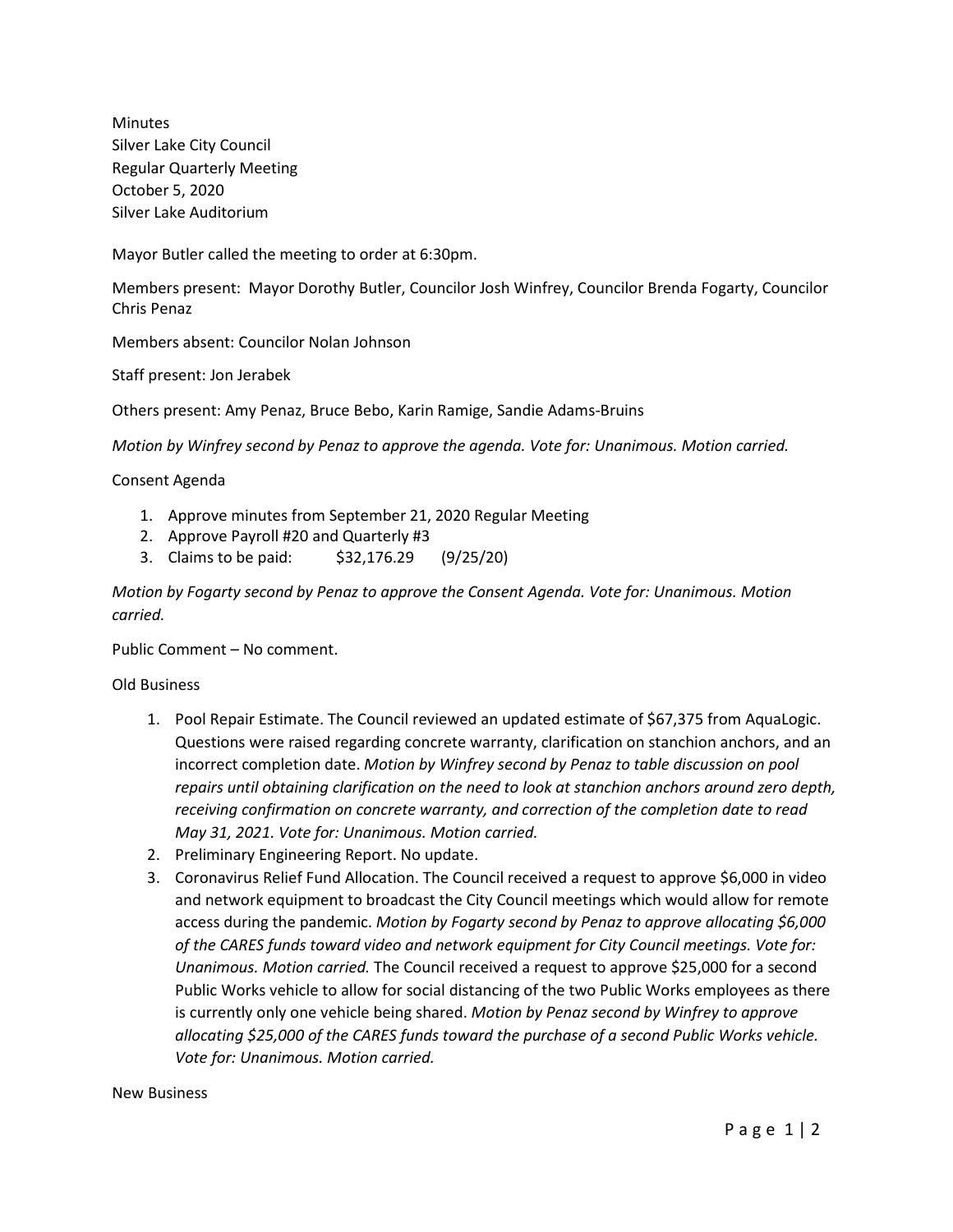- 1. 2020 Budget Progress. The Council reviewed and discussed the progress of the current 2020 Budget and noted that everything seemed to be on track for expenses and revenues. Concerns were expressed over insurance increases and credit card fees.
- 2. Employee Resignations. The Council received resignation requests for EMTs Joe Ebert and Eric Inselmann. Ebert retired as of September 22, 2020 after 13 years on the department and Inselmann resigned on August 20, 2020 after 4 years on the department. *Motion by Fogarty second by Winfrey to accept the retirement resignation of EMT Joe Ebert effecting September 22, 2020. Vote for: Unanimous. Motion carried. Motion by Fogarty second by Winfrey to accept the resignation of EMT Eric Inselmann effective August 20, 2020. Vote for: Unanimous. Motion carried.*
- 3. Planning Commission Vacancy. The Council received a resignation request for Planning Commission Member Sean Askerud and to advertise for the vacancy on the Planning Commission. Askerud served on the Commission for 5 years. *Motion by Fogarty second by Penaz to accept the resignation of Planning Commission Member Sean Askerud effective September 25, 2020 and to advertise for filling the vacancy. Vote for: Unanimous. Motion carried.*
- 4. Health Insurance and Comprehensive Plan. The Personnel Committee met to review the health insurance premium increase of 9.8%, the City's contribution toward premiums, the City's matching contribution toward health savings accounts (HSA), and the Cost of Living Adjustment (COLA) for 2021. The Committee recommended keeping the City contributions toward premiums at 80% for employees hired after January 1, 2020 and 82.5% for employees hired before January 1, 2020, maintaining the \$1,500 HSA matching contribution, and passing Resolution 20-18: Resolution Creating a Compensation Plan for Non-Elected Employees for 2021 which would set the COLA at 2.5% for 2021. *Motion by Winfrey second by Fogarty to approve Resolution 20-18. Vote for: Unanimous. Motion carried.*
- 5. City Council Compensation. The Council discussed the option of lowering their yearly compensation. Currently the Mayor receives \$2,400 per year and the Councilors receive \$2,000 per year. The Council took no action on the item.
- 6. City Credit Card Application. The Council received a request from Clerk Jerabek to apply for a US Bank credit card to be used by City employees. There would be no fees or interest and the balance would be paid monthly. The Council would approve a list of authorized users annually. *Motion by Winfrey second by Fogarty to approve Clerk Jerabek to apply for a City credit card with US Bank. Vote for: Unanimous. Motion carried.*

#### Open Discussion

1. Council discussed the Fire Department Officer Hiring Committee. The Personnel Committee would serve on the hiring committee.

*Motion by Butler second by Penaz to adjourn this regular quarterly meeting of the Silver Lake City Council. Vote for: Unanimous. Motion carried.*

Meeting adjourned at 7:16pm.

Seal of the City:

Jon Jerabek, Clerk/Treasurer